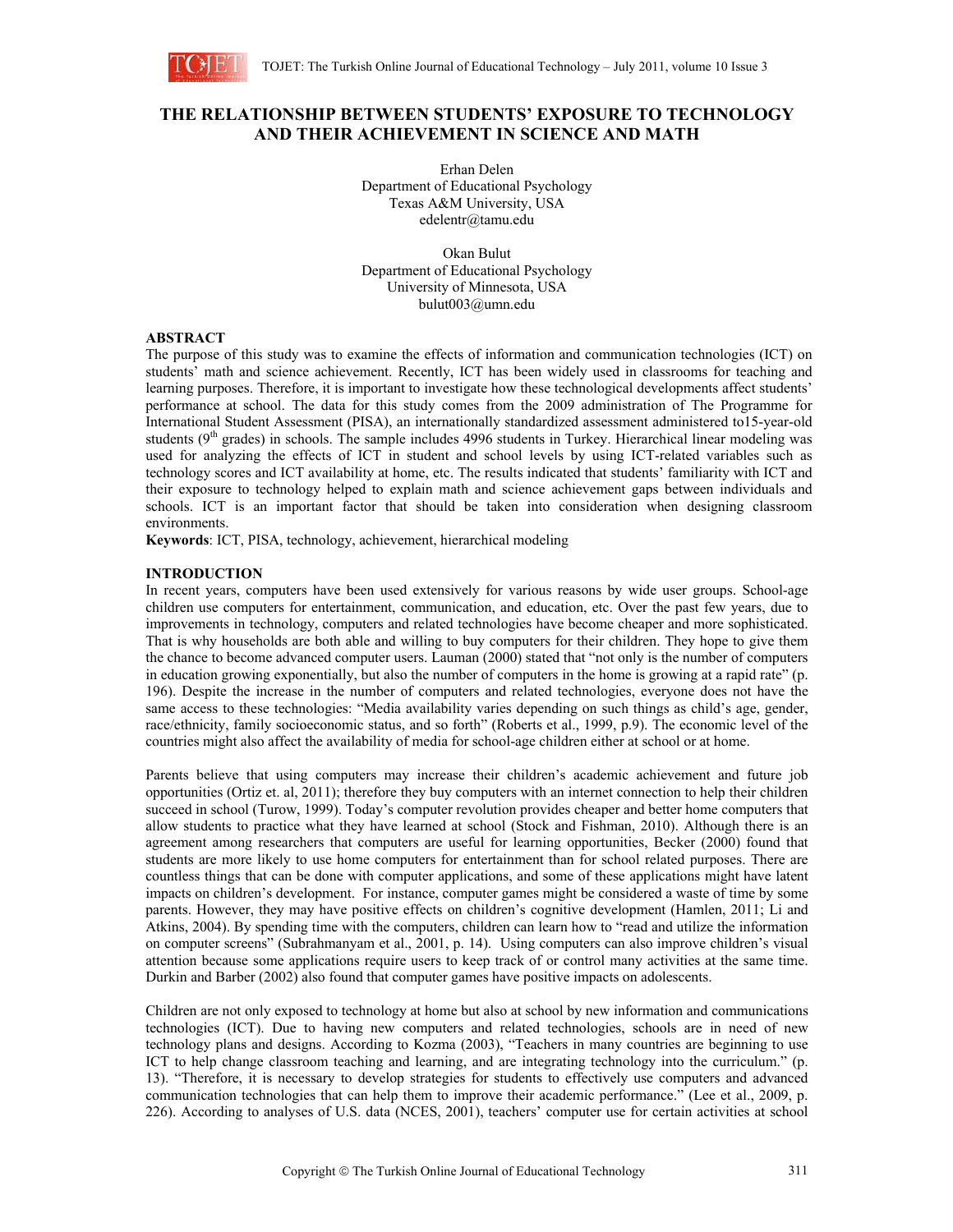

positively affects students' science achievement. Papanastasiou et al. (2003) argued that students who have available computers at home and in the library have higher levels of science literacy. Lee et al. (2009) found in their study that students who were using computer 1 hour per day had better math scores. Kim and Chang (2010) stated that computer use for math was associated with reducing the achievement gap among different diverse backgrounds. It is obvious that there might be many factors affecting students' science and math performance. Technology is one of these factors; that is why it is important to explore how we can explain students' science and math achievements by looking at their use and accessibility of computers and related technologies, as suggested by Subrahmanyam et al. (2001). Notten and Kraaykamp (2009) stated that science performance is positively affected if there is a positive reading climate and computer availability at home. They also mentioned that "the absence of a television set at home seems to narrow a child's worldview and knowledge of science." (p. 379). According to Attewell and Battle (1999), mathematical performance was positively associated with having a home computer. Dumais (2009) also mentioned that using computers for fun was related to increasing math achievement.

The aim of this study was to investigate how using computers and related technologies affect science and math performance among students.

## **METHOD**

The data for this study come from the 2009 assessment of The Programme for International Student Assessment (PISA) that is an internationally standardized assessment jointly developed by participating economies and administered to 15-year-olds  $(9<sup>th</sup>$  graders) in schools. PISA assesses the domains of reading, mathematical and scientific literacy that is covered not merely in terms of mastery of the school curriculum, but in terms of important knowledge and skills needed in real life. Besides assessing these specified domains, PISA includes student, parent and school surveys to gather information on various social, cultural and economic factors such as students' and parents' background, and their attitudes towards ICT. The sample includes 4996 students (male=2551, female=2445) from 170 schools in Turkey. One hundred sixty nine of 170 schools were public schools while there was only one privately funded school in the sample. Student level variables were obtained from the PISA 2009 student and ICT survey, and school-related variables were obtained from the PISA 2009 school survey.

#### **Obtaining Technology Scores**

To quantify students' exposure to technology, the questions in the PISA Student & ICT Survey were used. The survey includes questions about several topics such as students' possession of technological devices and how frequently they use these devices at school and home.

The technology scores from the ICT survey were obtained using the Graded Response Model that is a polytomous item response theory (IRT) model developed by Samejima (1969) for analyzing cognitive processes. The model is similar to the Birnbaum's (1968) two-parameter IRT model in terms of dichotomization process. In Graded Response Model, the response categories (k) are dichotomized into two categories: (1) greater or equal to score category k; (2) less than score category k. With k response categories, there are  $k - 1$  or j boundaries between the categories. For each between-category boundary, an operating-characteristic curve is estimated. These curves can be found by using the following equation:

$$
P_{ij}^* = \frac{e^{a_i(\theta - b_{ij})}}{1 + e^{a_i(\theta - b_{ij})}}
$$

where  $\mathbf{P}_{\text{if}}^*$  is the probability of selecting category j or higher, a<sub>i</sub> is the item discrimination for item i,  $\theta$  is the latent trait,  $b_{ij}$  is the category-boundary parameter (threshold) for category j in item i. For k response categories, k-1 (or j) category-boundary parameters  $(b_{ii})$  are estimated. These parameters basically represent the ability level necessary to have a 50% chance of responding in a category above the  $i<sup>th</sup>$  between-category boundary. In the present study, the ICT survey items have either four or five response categories that provide three and four between-category boundaries, respectively. Using the given formula, a technology score representing students' familiarity and confidence with ICT is estimated for each student.

#### **Hierarchical Data Analysis**

In this study, hierarchical linear modeling (HLM) was used for analyzing the effects of technology on students' achievement. HLM focuses on the effects of social variables on behavior or performance. It allows examining the variance in hierarchical data structures where students are nested within classes and schools. The relative variation in the outcome measures, between students within the same school and between schools can therefore be evaluated.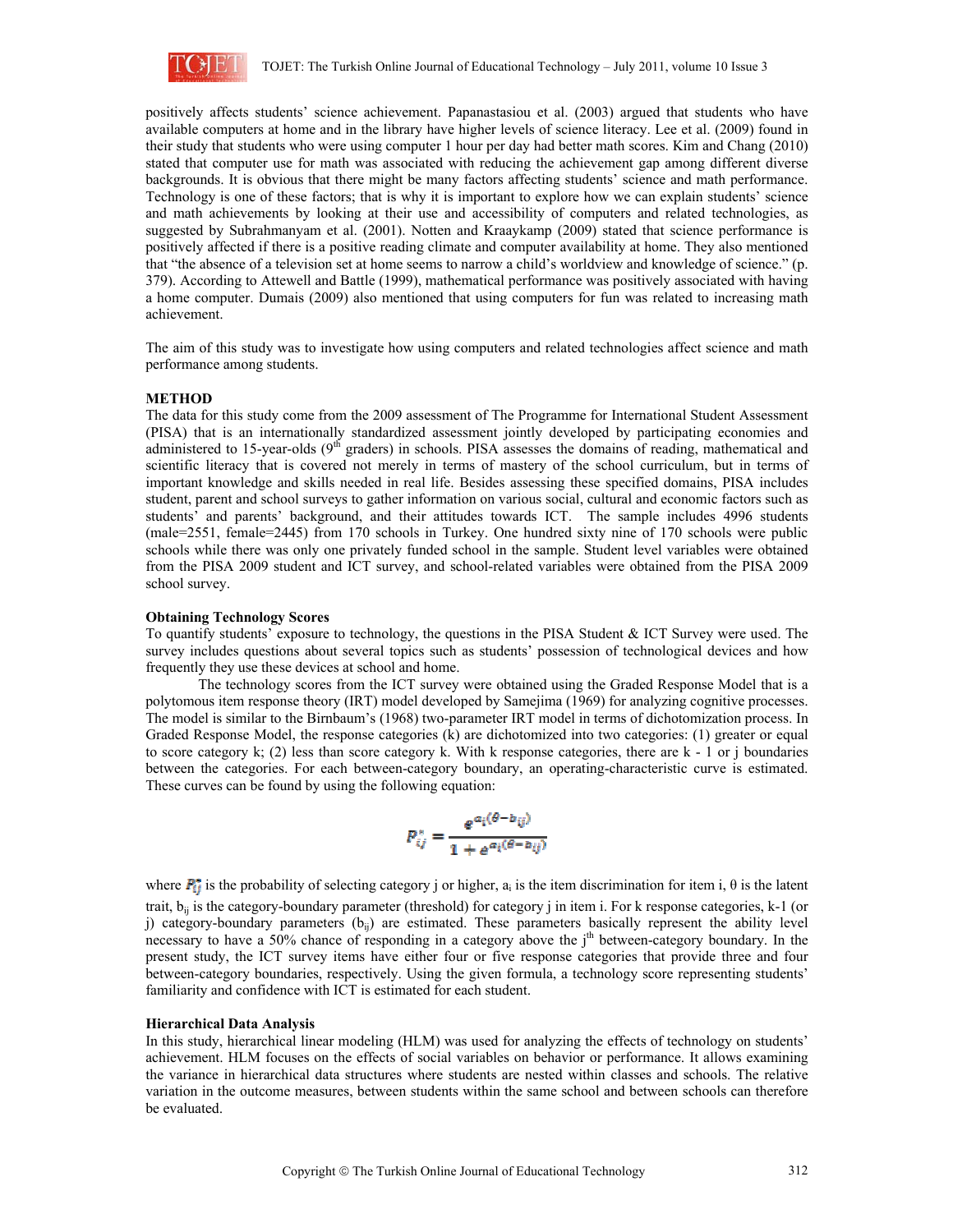

For hierarchical linear modeling, *lme4* package (Bates, Maechler & Bolker, 2007) in R was used. Before conducting HLM analyses, several assumptions were addressed to determine the adequacy of the hierarchical modeling. To see if student-level residuals are normally distributed, a histogram of observed residuals was generated. If the distribution resembles a normal distribution, it can be concluded that the level-1 errors are normally distributed (Raudenbush & Bryk, 2002). Second, multivariate normality of the school-level residuals was checked by examining the Q-Q plot of expected and observed Mahalonobis distance. A 45 degree line is the evidence of the multivariate normality of the level-2 residuals. Also, homogeneity of level 1 variance was checked. There were four hierarchical models fitted by using math and science scores as an independent variable and independent variables such as technology scores (TECH), socioeconomic status (SES), ICT use at home (ICTHOME), confidence in using computers (HIGHCONF), school size (SCHSIZE) and ratio of computers at school and school size (RATCOMP). The same models were fitted for both math and science scores. Table 1 gives a summary of the HLM models used for the data analysis.

| Table 1: Hierarchical linear models used for data analysis                                                                                                   |  |  |  |  |  |  |  |  |
|--------------------------------------------------------------------------------------------------------------------------------------------------------------|--|--|--|--|--|--|--|--|
| One-way random effects ANOVA                                                                                                                                 |  |  |  |  |  |  |  |  |
| $(Level 1 - Students)$<br>$Y_{ij} = \beta_{ai} + \eta_{ji}$                                                                                                  |  |  |  |  |  |  |  |  |
| $\beta_{oj}$ = $\gamma_{00}$ + $u_{oj}$ (Level 2 – Schools)                                                                                                  |  |  |  |  |  |  |  |  |
| Random intercept model: Model 1                                                                                                                              |  |  |  |  |  |  |  |  |
| $Y_{ij} = \hat{\beta}_{0i} + \beta_{1i}(TECH) + \beta_{2i}(SES) + \eta_{i}$                                                                                  |  |  |  |  |  |  |  |  |
| $\beta_{oj} = \gamma_{ab} + u_{oj}$                                                                                                                          |  |  |  |  |  |  |  |  |
| $\beta_{2j} = \gamma_{10}$                                                                                                                                   |  |  |  |  |  |  |  |  |
| $\beta_{2i} = \gamma_{20}$                                                                                                                                   |  |  |  |  |  |  |  |  |
| Random intercept model: Model 2                                                                                                                              |  |  |  |  |  |  |  |  |
| $Y_{ij} = \hat{\beta}_{oj} + \beta_{ij}(TECH) + \beta_{2j}(SES) + \beta_{3j}(ICTHOME) + \beta_{4j}(HIGHCONE) + \eta_{ij}$                                    |  |  |  |  |  |  |  |  |
| $\beta_{oj} = \gamma_{00} + u_{oj}$                                                                                                                          |  |  |  |  |  |  |  |  |
| $\beta_{2j} \equiv \gamma_{10}$                                                                                                                              |  |  |  |  |  |  |  |  |
| $\beta_{2i} = \gamma_{20}$                                                                                                                                   |  |  |  |  |  |  |  |  |
| $\beta_{2j} = \gamma_{20}$                                                                                                                                   |  |  |  |  |  |  |  |  |
| $\beta_{aj} = \gamma_{ao}$                                                                                                                                   |  |  |  |  |  |  |  |  |
|                                                                                                                                                              |  |  |  |  |  |  |  |  |
| Random intercept model: Model 3<br>$Y_{ij} = \hat{\beta}_{oj} + \beta_{1j}(TECH) + \beta_{2j}(SES) + \beta_{2j}(ICTHOME) + \beta_{4j}(HIGHCONE) + \eta_{ij}$ |  |  |  |  |  |  |  |  |
| $\beta_{oi} = Y_{00} + Y_{01} (SCHSIZE) + Y_{02} (RATCOMP) + u_{0i}$                                                                                         |  |  |  |  |  |  |  |  |
| $\beta_{1j} = \gamma_{10}$                                                                                                                                   |  |  |  |  |  |  |  |  |
| $\beta_{2j} = \gamma_{20}$                                                                                                                                   |  |  |  |  |  |  |  |  |
| $\beta_{ij} = \gamma_{ij}$                                                                                                                                   |  |  |  |  |  |  |  |  |
| $\beta_{4j} = \gamma_{40}$                                                                                                                                   |  |  |  |  |  |  |  |  |

Note:  $Y_{ij}$  is students' math or science score in the 2009 administration of PISA.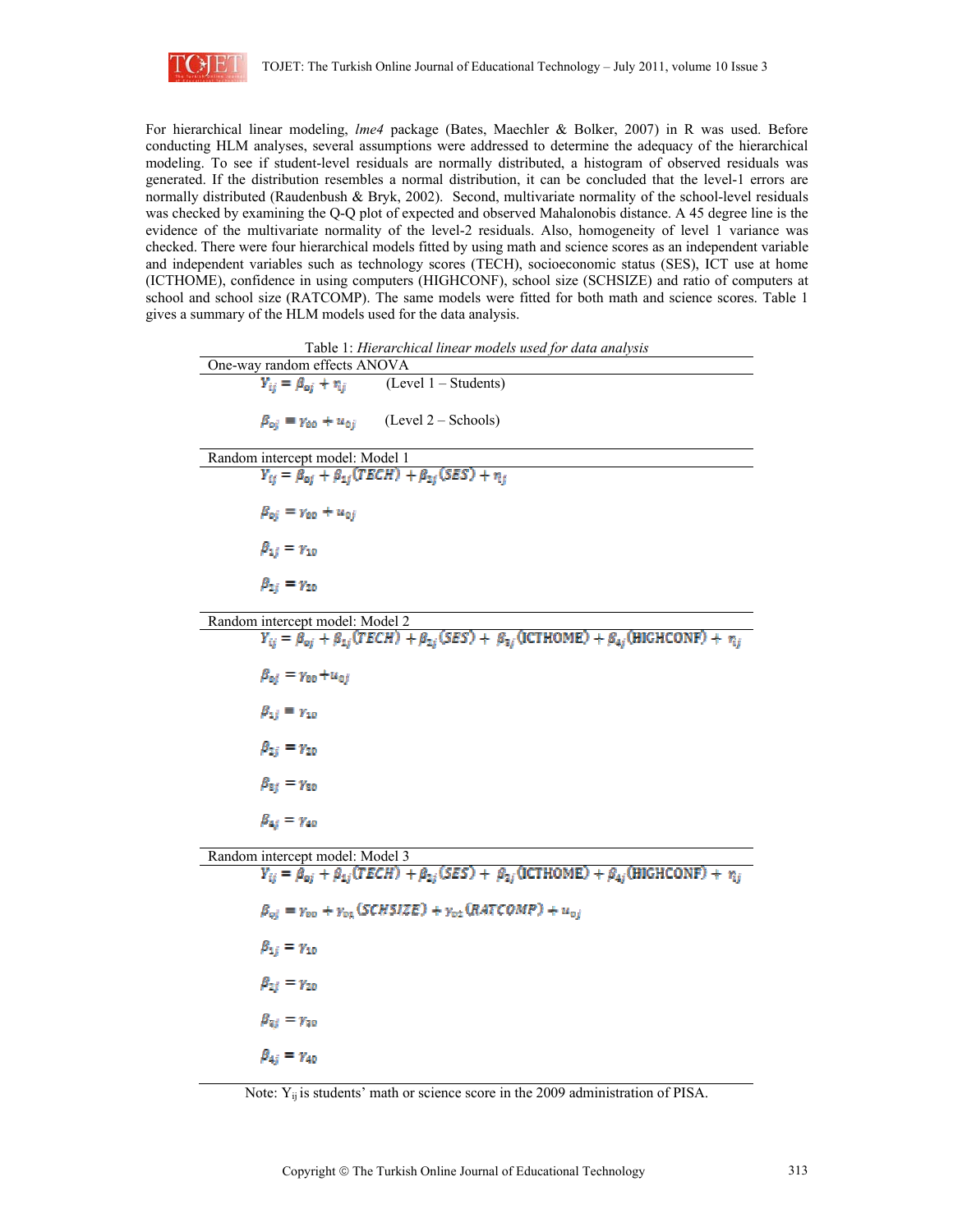

# **RESULTS**

First, HLM model assumptions were checked. A histogram of observed residuals was generated. The distribution was fairly normal (see Figure 1). Multivariate normality of the school-level residuals was checked by examining the Q-Q plot of expected and observed Mahalonobis distance. The plot had a 45 degree line between two variables for both math and science (see Figure 2). That was the evidence of the multivariate normality of the level-2 residuals. Lastly, homogeneity of level 1 variance was checked by using chi-square test. The test result showed that the hypothesis of homogenous variance was failed to reject ( $p > 0.05$ ).



*Figure 2.* Q-Q plots of observed and expected school-level residuals in math (left) and science (right) scores

After checking model assumptions, the HLM analyses were performed. Table 2 shows the results of the HLM analyses. As mentioned earlier, the first model is the one-way random effects model that accounts for variance between individuals and schools without any covariate. This model was used as a baseline for comparison with other three models that include several covariates in level 1 (student) and level 2 (school). In each step, technology-related variables were included in the model. Intraclass correlations (ICC) were calculated in model 1 for both math and science scores by finding the ratio of level 2 variance to the total variance (i.e. Level 2 variance / Level 1 variance + Level 2 variance). The ICCs were .62 and .67 for science and math scores, respectively. These ICCs showed that 62% variability in science scores and 67% variability in math scores can be explained by the variability between schools. These results indicated that there was a huge achievement difference between the schools in Turkey sample of PISA. The next models were used to explain these achievement gaps between schools by adding ICT-related variables to the models.

Technology scores obtained from the ICT survey was not a strong predictor of science and math scores by itself. However, when it was used with other ICT-related variables, it was a significant predictor in all three models. The availability of ICT at home (ICTHOME) and confidence in using computers (HIGHCONF) were other important predictors of math and science performance in addition to the technology scores. Model 3 included two additional variables in school level: school size (SCHSIZE) and ratio of computers at school and school size (RATCOMP). Both variables were not statistically significant.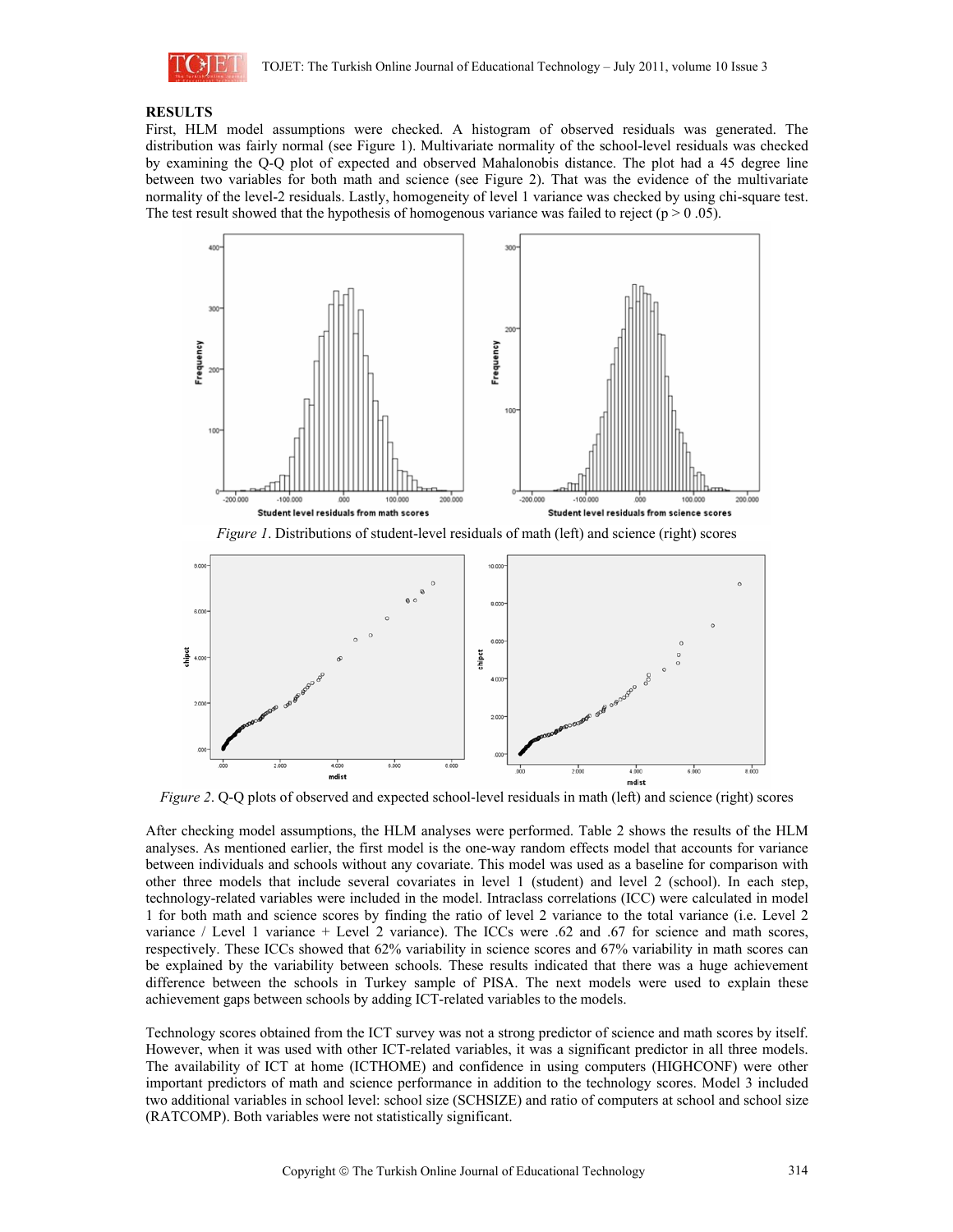

| <b>Fixed Effect</b>       | <b>One-way Random</b><br><b>Effects</b> |                          | Model 1                 |                          | Model 2        |                          | Model 3        |            |
|---------------------------|-----------------------------------------|--------------------------|-------------------------|--------------------------|----------------|--------------------------|----------------|------------|
|                           | Coefficient                             | <b>SE</b>                | Coefficient             | <b>SE</b>                | Coefficient    | $\rm SE$                 | Coefficient    | $\rm SE$   |
|                           | 444.909                                 | 4.921                    | 455.4318(S)             | 4.5838                   | 457.0184       | 4.5646                   | 490.3880(S)    | 10.9657    |
| Intercept $(\gamma_{00})$ | (S)                                     | 5.923                    | 449.7068 (M)            | 5.4447                   | (S)            | 5.4386                   | 489.1635 (M)   | 13.1730    |
|                           | 435.047                                 |                          |                         |                          | 451.0112       |                          |                |            |
|                           | (M)                                     |                          |                         |                          | (M)            |                          |                |            |
|                           |                                         | $\overline{a}$           | 3.5069(S)               | 1.0549                   | 8.7179(S)      | 1.4145                   | 8.635213(S)    | 1.4148     |
| TECH $(\gamma_{10})$      |                                         |                          | 3.4073                  | 1.1307                   | 8.7283         | 1.5144                   | 8.6464(M)      | 1.5147     |
|                           |                                         |                          | (M)                     |                          | (M)            |                          |                |            |
|                           |                                         | $\blacksquare$           | $\overline{9.2202}$ (S) | 0.7782                   | 7.5709(S)      | 0.8545                   | 7.5818(S)      | 0.8544     |
| SES $(\gamma_{20})$       |                                         | $\overline{a}$           | 12.4057(M)              | 0.8348                   | 10.5984        | 0.9152                   | 10.6041(M)     | 0.9151     |
|                           |                                         |                          |                         |                          | (M)            |                          |                |            |
|                           | $\blacksquare$                          | $\blacksquare$           | $\blacksquare$          | $\blacksquare$           | 2.6854(S)      | 0.9251                   | 2.6912(S)      | 0.9251     |
| ICTHOME $(\gamma_{30})$   |                                         |                          |                         |                          | 2.6793         | 0.9905                   | 2.6794(M)      | 0.9904     |
|                           |                                         |                          |                         |                          | (M)            |                          |                |            |
| <b>HIGHCONF</b>           | $\overline{\phantom{a}}$                | $\overline{\phantom{a}}$ | $\blacksquare$          | $\blacksquare$           | 5.6896 $(S)$   | 0.7128                   | 5.6766 $(S)$   | 0.7128     |
| $(\gamma_{40})$           | $\overline{\phantom{a}}$                | $\overline{\phantom{a}}$ |                         | $\overline{\phantom{a}}$ | 6.2660(M)      | 0.7630                   | 6.2532(M)      | 0.7629     |
|                           | $\overline{a}$                          | $\blacksquare$           | $\mathbf{r}$            | $\blacksquare$           | $\blacksquare$ |                          | $-0.0208$      | 0.0070     |
| SCHSIZE $(\gamma_{01})$   |                                         |                          |                         | $\blacksquare$           |                |                          | $(S)^*$        | 0.0084     |
|                           |                                         |                          |                         |                          |                |                          | 0.0235         |            |
|                           |                                         |                          |                         |                          |                |                          | $(M)^*$        |            |
| <b>RATCOMP</b>            | $\blacksquare$                          | $\overline{\phantom{a}}$ | $\blacksquare$          | $\blacksquare$           | $\blacksquare$ | $\overline{\phantom{0}}$ | $-63.081$      | 25.1399    |
| $(\gamma_{02})$           |                                         |                          |                         |                          |                |                          | $(S)^*$ -      | 30.1966    |
|                           |                                         |                          |                         |                          |                |                          | $73.827(M)^*$  |            |
|                           |                                         | One-way                  |                         |                          |                |                          |                |            |
| <b>Fit Statistics</b>     |                                         | Random<br><b>Effects</b> |                         | Model 1                  |                | Model 2                  |                | Model 3    |
| Variance estimates        |                                         |                          |                         |                          |                |                          |                |            |
| Level 1 variance          |                                         | 2415.8(S)                |                         | 2353.6(S)                |                | 2280.3(S)                |                | 2280.8(S)  |
| $(r_{0i})$                |                                         | 2822.8 (M)               |                         | 2701.7(M)                |                | 2611.0(M)                | $2611.0 \,(M)$ |            |
| Level 2 variance          |                                         | 3986.8 (S)               |                         | 3308.4 (S)               |                | 3221.7(S)                | 3000.2(S)      |            |
| $(u_{0i})$                |                                         | 5811.5 (M)               |                         | 4735.5 (M)               |                | 4658.1 $(M)$             |                | 4379.4 (M) |
|                           |                                         |                          |                         |                          |                |                          |                |            |
| Deviance                  |                                         | 53740 (S)                |                         | 53275 (S)                |                | 51049(S)                 |                | 51039(S)   |
|                           |                                         | 54554 (M)                |                         | 53996 (M)                |                | 51734 (M)                |                | 51724 (M)  |
| df                        |                                         | 3                        |                         | 5                        |                | 7                        |                | 9          |

**Note:** In each cell, the first value (top) is based on science scores (S), and the second value (bottom) is based on math scores (M).

**(\*)** The coefficient is not significant at the alpha level of .05

In the bottom of Table 2, deviance values and degrees of freedom were reported for each level in each model. Deviance values can be used for comparing fitted-models. The difference between deviance values from two models and the difference between degrees of freedom from the same models can be used as a chi-square test (e.g.  $\chi^2$  = Deviance<sub>model1</sub> – Deviance<sub>model2</sub>, df = df<sub>2</sub> – df<sub>1</sub>). Based on these comparisons, it was concluded that all models explained significantly more variance than the one-way random effects model which shows that the additional variables related to ICT were helpful to explain the achievement difference among students and schools.

## **CONCLUSION**

The aim of this study was to explain students' science and math achievement by looking at their use and accessibility of computers and related technologies, as suggested by Subrahmanyam et al. (2001). The results of this study indicated that students' exposure to ICT at home and school was a strong predictor of their math and science performance. Students' exposure to ICT out of school time had a larger impact on their math and science achievement than their exposure to ICT at school. This might point out the lack of the integration of ICT into classroom instruction at schools. Ziya et al. (2010) stated that students' using computers in line with their needs, parents' controlling the time their children use computers, the internet and computer for entertainment purposes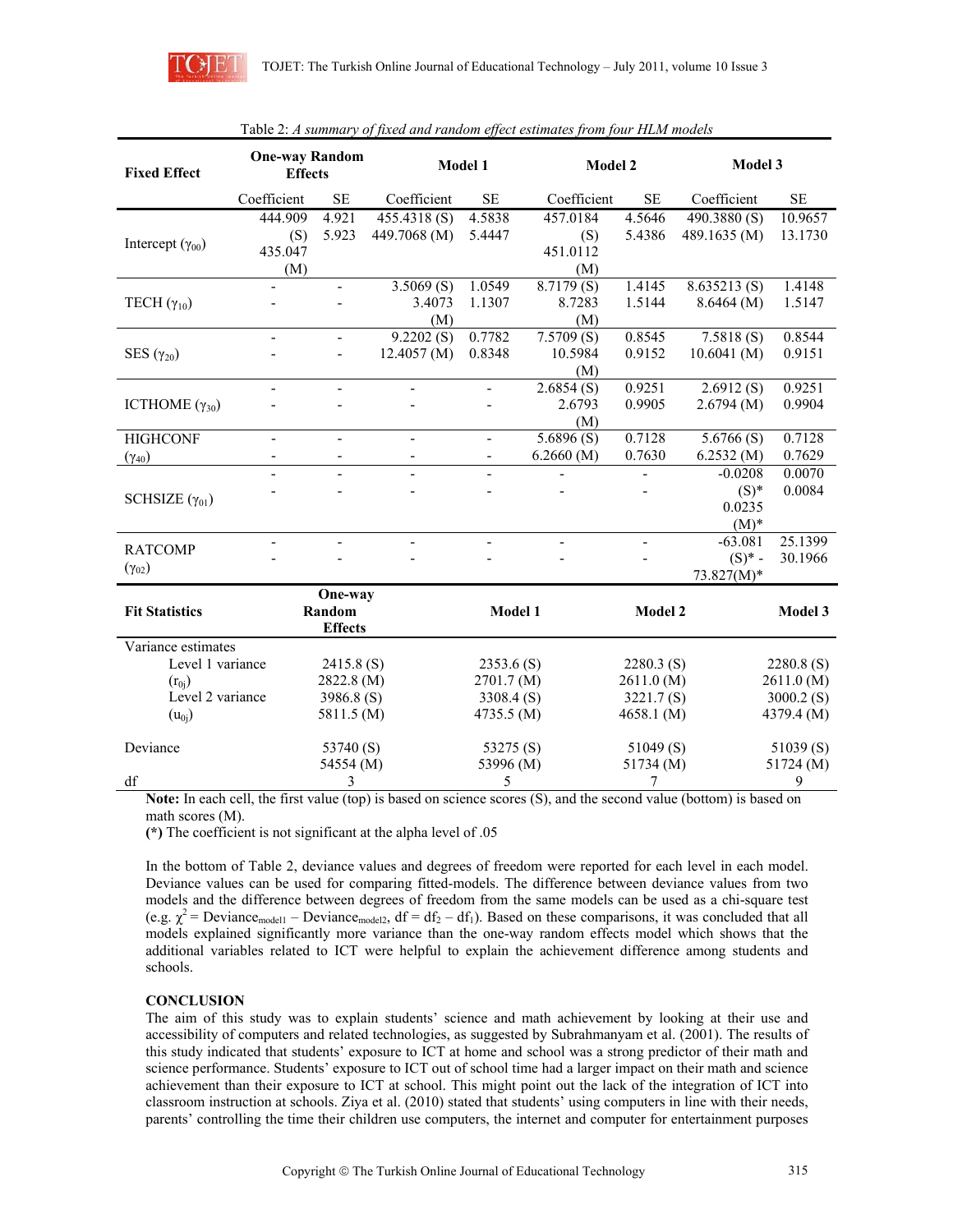

can be beneficial. The results of this study showed that ICT usage had a positive impact on students' math and science performance in PISA.

In this study, technology usage at school was found to be a weak predictor of math and science achievement. However, previous research showed that it may have still indirect impacts. Eskil et al. (2010), for example, indicated that some classroom activities have positive effects on students' computer and technology use. Eskil et al. (2010) also argued that when students have advanced knowledge about computer technologies, they can be more successful in their studies. Therefore, direct and indirect effects of ICT usage at school should be taken into consideration. Also, Kubiatko and Vlckova (2010) found in their study that the amount of time spent using a computer had a positive and strong relation with science knowledge. The findings of this study support this idea. Students' technology use may explain the science achievement gap. The same interpretation can be made for math achievement. Kim and Chang (2010) focused on math achievement gap between students coming from different racial and ethnic backgrounds. They found home computer use reduced the gap in math achievement.

Unlike this study, Aypay (2010) found that there was no significant relationship between students' use of ICT and academic achievement based on the results of PISA 2006. Aypay (2010) indicated that neither very frequent nor very little use of ICT improved student performance in PISA 2006. The 2005 curriculum reform in Turkey might be the main reason of this discrepancy. Turkey revised its curriculum and it has started using a constructivist approach since 2004 (Sahin, 2010). This reform required the integration of computers and other instructional technologies in classrooms. These changes in the curriculum might result in a positive relationship between ICT and student achievement in PISA 2009.

The results of this study are limited to 15-years old students  $(9<sup>th</sup>$  grades) in Turkey. Therefore, the results may not generalize to other age groups or other populations (e.g. students from other countries).

#### **Practical Implications of This Study**

Projects for comparing students' achievement such as The Trends in International Mathematics and Science Study (TIMSS), Progress in International Reading Literacy Study (PIRLS), and The Programme for International Student Assessment (PISA) can enable countries to evaluate their system of education and to pursue their students in the fields of mathematics, science and reading by years rather than being projects for competition between countries (Ziya et al., 2010). This study focused on ICT usage and its effects on students' achievement. The findings of this study can be beneficial for educators and policy-makers in education in terms of constructing classroom environments and designing curriculums. Aypay (2010) stated that Turkey first needs to lower the differences among schools. Turkey also needs to improve the use of ICT in educational system by adapting the technology in the content of the courses. Based on the results of this study, it seems that there is still a huge achievement gap between schools in Turkey.

The results of this study can be also useful for comparing participating countries in PISA in terms of ICT usage and its effects on achievement. Previous international comparative studies showed that there are a number of factors influencing Turkish students' performance in comparative examinations such as PISA and TIMMS. Ozgun-Koca & Sen (2002) found that very little use of computers, calculators and other instructional technology, intensive lecturing and note-taking in classrooms, loading students with too much information in the curriculum, and problems associated with measurement and evaluations were the main factors. Askar & Olkun (2005) found that the Turkish students' access to computers in schools was quite low when compared to other OECD countries. The methodology of this study can be repeated using PISA results from other countries, and the results can be used for international comparisons.

#### **REFERENCES**

- Askar, P. and Olkun, S. (2005). The use of ICT in schools based on PISA 2003 Data*. Eurasian Journal of Educational Research, 19*, 15-34.
- Aypay, A. (2010). Information and communication technology (ICT) usage and achievement of Turkish students in PISA 2006. *TOJET: The Turkish Online Journal of Educational Technology*, *9*(2), 116-124.

Attewell, P., & Battle, J. (1999). Home computers and school performance. *Information Society*, *15*(1), 1-10.

- Bates, D., Maechler, M. & Bolker, B. (2007). *lme4*: Linear mixed-effects models using S4 classes. R package version 0.999375-39. (http://CRAN.R-project.org/package=lme4)
- Becker, H. J. (2000). Who's wired and who's not: Children's access to and use of computer technology. *The Future of Children, 10*(2), 44-75.
- Birnbaum, A. (1968). Some latent trait models and their use in inferring an examinee's ability. In F. M. Lord & M. R. Novick (Ed.), *Statistical theories of mental test scores*. Reading, MA: Addison-Wesley.